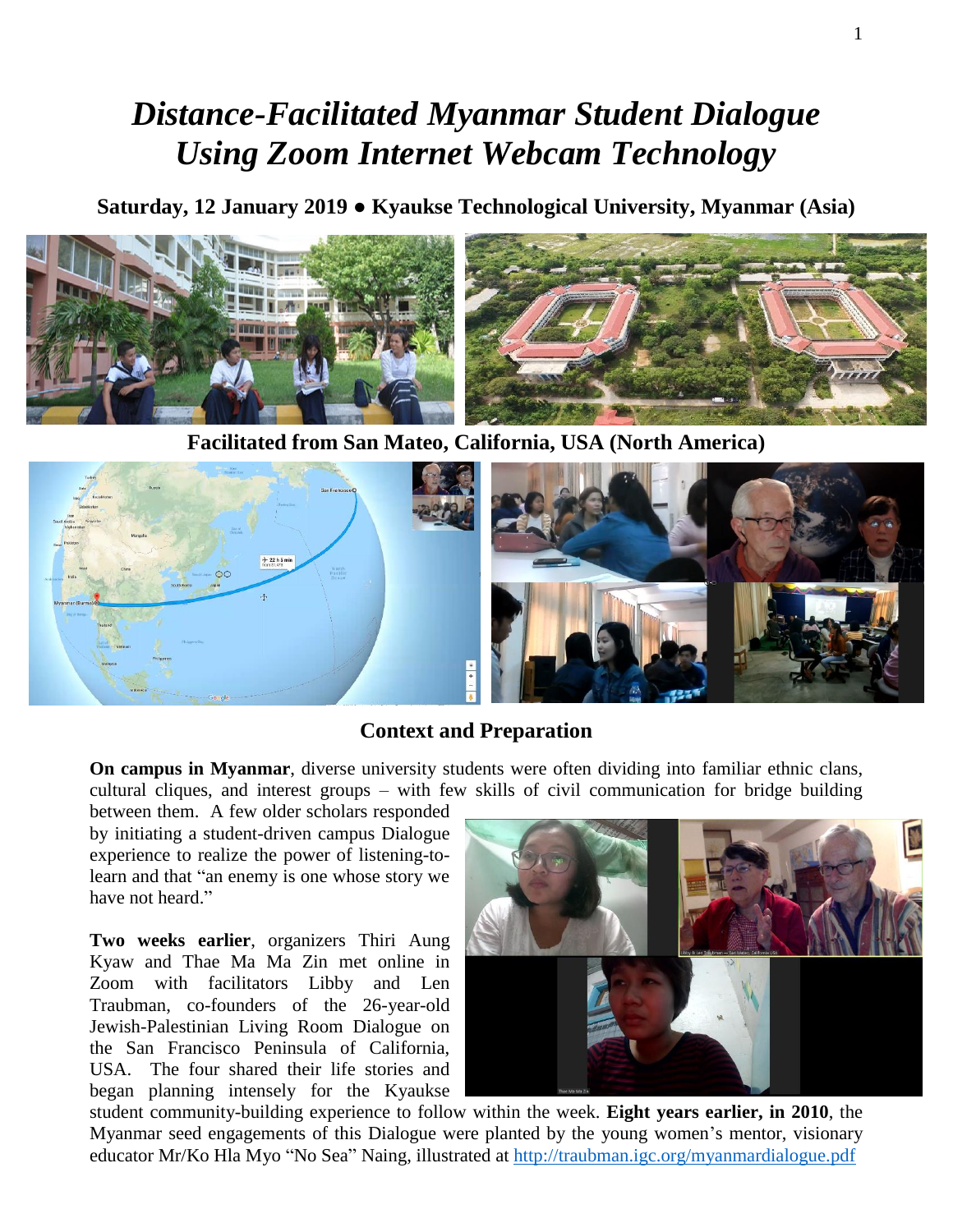## **The Dialogue**

For two hours on Saturday morning during 12 January 2019, beginning at 9:30 am Yangon Myanmar time 25 eager students gathered in a large, Internet equipped classroom at Kyaukse Technological University. With Dialogue's new quality of listening-to-learn, the diverse participants experienced that "an enemy is one whose story we have not heard," and "story is the shortest distance between people."









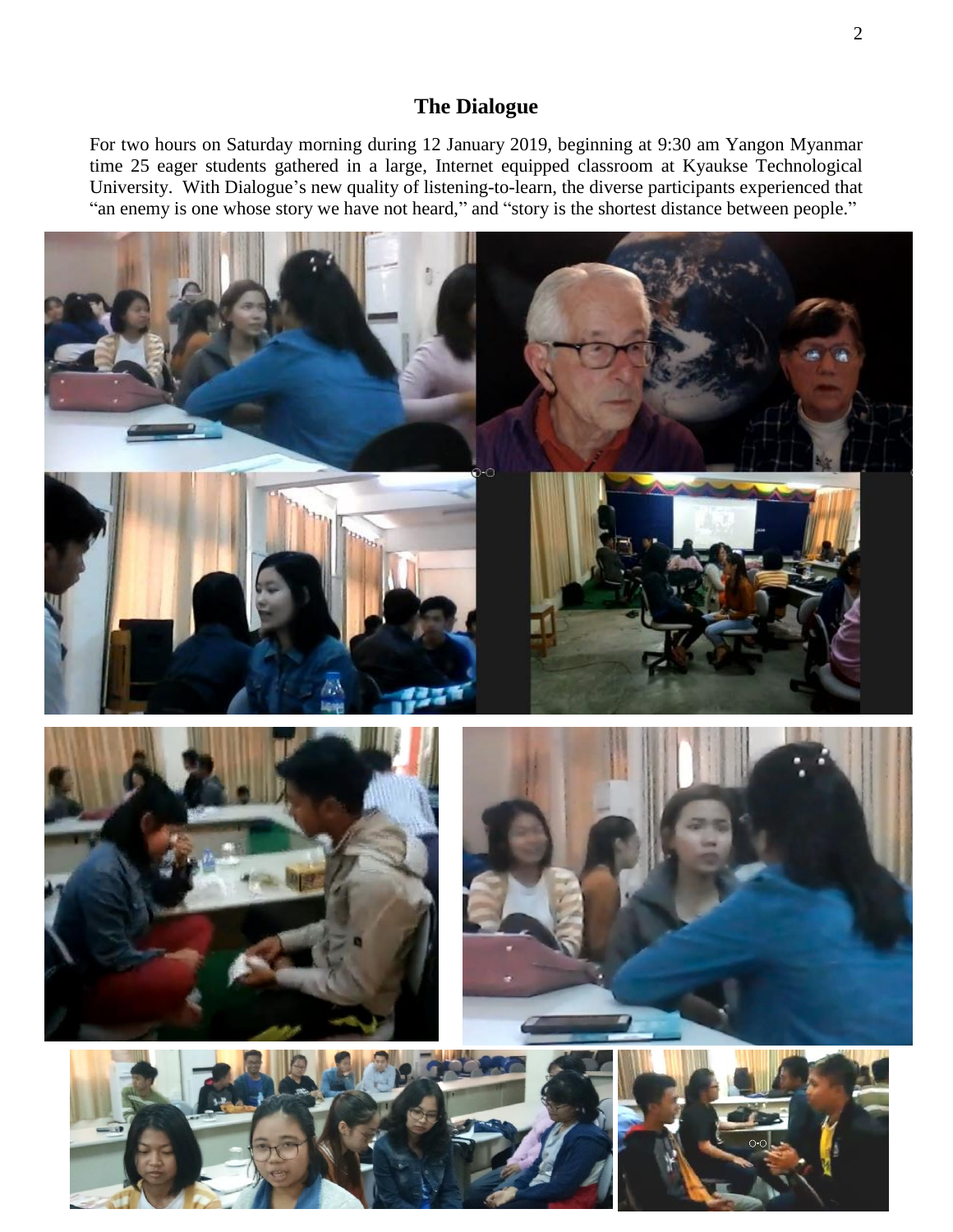

3

(Video and more photos coming)

**Facilitors** Libby and Len Traubman • [Jewish-Palestinian Living Room Dialogue](https://en.wikipedia.org/wiki/Jewish-Palestinian_Living_Room_Dialogue_Group) (California, USA)

**in Myanmar**

Thiri Aung Kyaw and Thae Ma Ma Zin

This document is on the Web at<https://traubman.igc.org/myanmardialogue2019.pdf>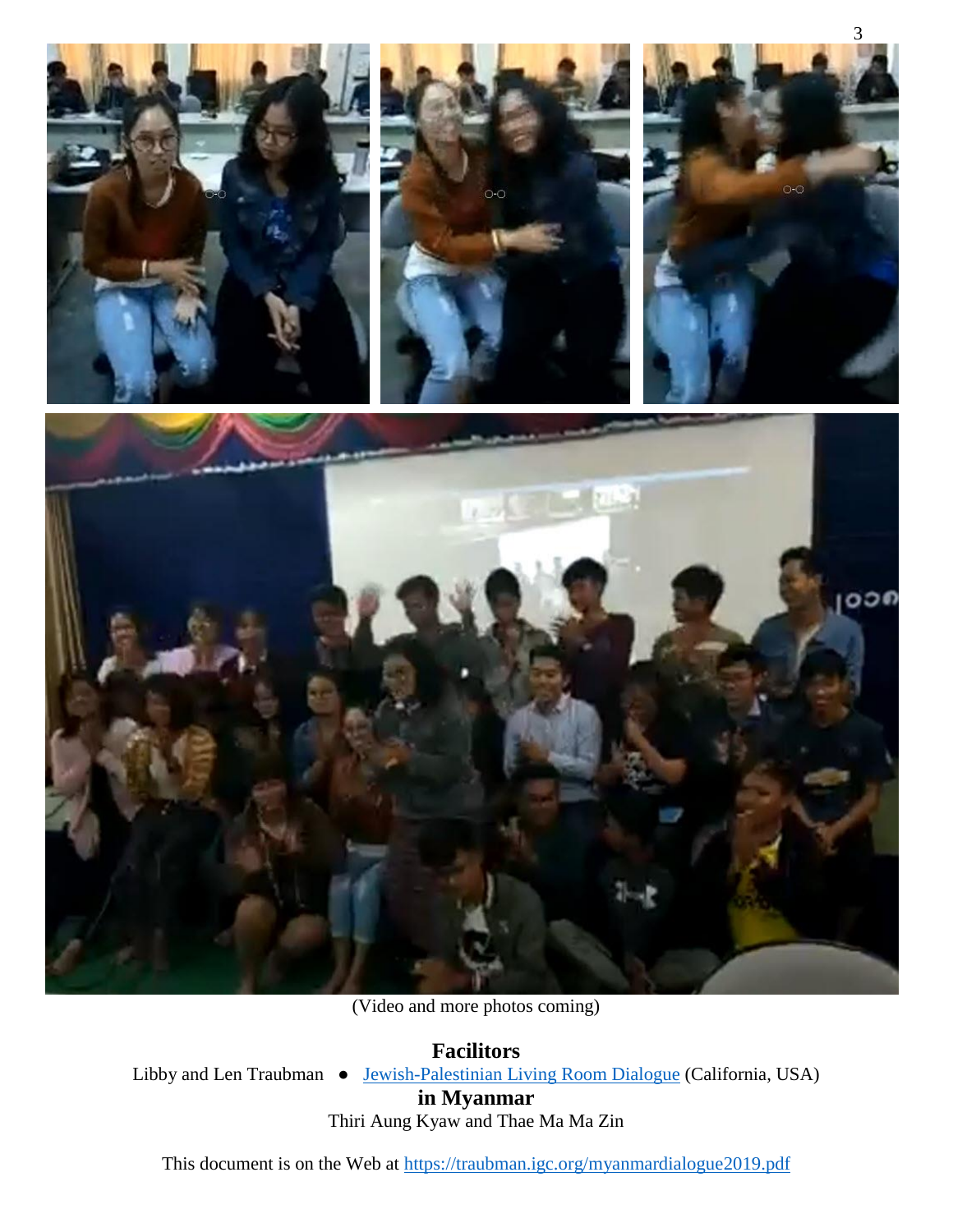Report from Thiri Aung Kyaw

## **Video Conference of Youth Leadership and English Language Enrichment Program with Libby & Len Traubman**  Topic - Dialogue

On 29th of December, 2018, plans were begun for the 12th of January 2019 Saturday Dialogue organized in Kyaukse Technological University, Mandalay Region, Myanmar. The main purpose of the conference was to raise the mutual understanding among the young talents.

The participants were the engineering students with **diverse family backgrounds**. The ethnic groups of the participants were Burmese,Shan, Kachin, Chin and Rakhine. Some were Chinese. Religious backgrounds represented were Christianity, Buddhism, and Islam. They came from diverse states including Shan, Kachin, and Chin, and from the regions of Mandalay and Yangon. The participants were mostly froom middle class and working class families.

They were the comrades of the second cohort of **Youth Leadership and English Language Enrichment Program (YL-ELEP)** in Kyaukse Technological University. They are the young talents specializing in different engineering subjects, actively participating in extra-curriculum activities and volunteering in numerous social services. They have high potentials and strong interest to be good leaders for their community and nation.

The conference helped them upgrade their communication skill which is the most important tool in leadership and changed their perspectives on the world. It was their first experience of video conferencing with these decent professionals. The participants were invited to join this Saturday Dialogue Video Conference by the communication officer of Youth Leadership and English Language Enrichment Program (YL-ELEP).